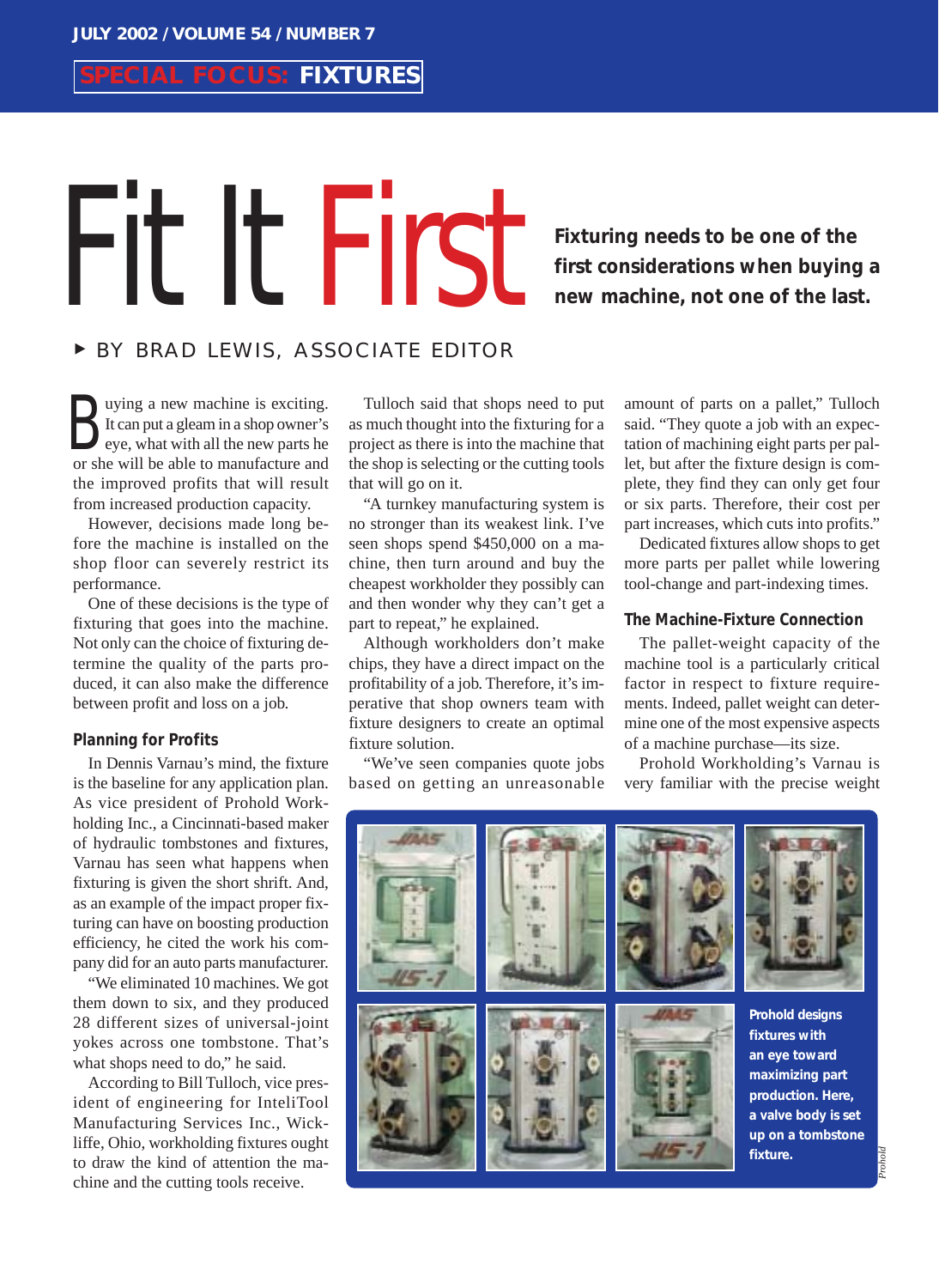

**InteliTool offers to color its fixtures for multiple operations. Color-coding can reduce operator error.** 

capacities of major machine tools, since he must design his company's fixtures within those parameters. He said machines that have a 500mm square pallet with a pallet capacity of 1,200 lbs. are ideal from a fixturing perspective. "We can fit anything in those machines. We can easily fit our fully automated steel tombstones on them.

"Steel," Varnau added, "is better than aluminum for tombstones, both for its rigidity and longevity. We have steel tombstones out there that are 10 to 12 years old, and they are still working fine."

Working within these parameters requires knowledge of materials and a nimble imagination. "We design a lot of our fixtures for 400mm machines, but many of those machines have a very low pallet-weight-carrying capacity."

One of Prohold's solutions to the weight-capacity problem is to make the tombstone core out of aluminum, while retaining the steel faceplates.

More rigidity may be lost when aluminum faceplates are placed on the fixture. "However," Varnau said, "it's still thick enough and still pretty darn rigid."

The machine's travel capacity is another factor that determines fixture capacity, according to Varnau. Fixturing, by its nature, impinges on the work envelope within which a machine must operate. As such, he said, fixtures must fit well within the machine's X-,Y- and Z-axis travels, so the tool can reach every point on the fixtured part.

Therefore, Prohold always designs its standard workholders for the smallest envelope, Varnau said. "If you design for the smallest envelope, you can always make it larger."

To truly maximize overall productivity, Varnau consistently recommends that shops "pin down the fixturing design first before purchasing the machine." However, such an approach is often not possible because the machine is already on the floor and the fixture must be constructed to hold parts within the existing work envelope.

#### **Going with the Flow**

Two other factors critical to the success of a fixture's design are part flow rate and the part's dimensions. Varnau said that once these are known, ideal fixtures can then be designed. Morphable fixturing, or fixturing that allows quick changeovers, enables a greater number of parts to be produced on a single machine. In turn, these fixtures reduce the need for more machines on the shop floor.

Dennis Kelly, estimating manager for CityMachine Tool & Die Inc., Muncie, Ind., added that annual partproduction requirements determine whether the fixturing should be manually or hydraulically actuated. Kelly said that if a shop needs to produce a million parts a year, the machining cycle, including load and unload time, can only be around 15 seconds. This would require hydraulically actuated fixtures. Whereas, if only a few hundred parts per year are needed, a manual fixture would probably be fine.

InteliTool's Tulloch said that proper

engineering is critical to maintaining a profitable operation. When parts aren't flowing at a profitable rate, he said the problem is usually caused by fixturing that has been designed using improper engineering practices. "There are three planes that must be used to locate a part; this is called the 3-2-1, or 6-point, locating principle. You'd be amazed how often this principle is not adhered to," he said.

As an example, he cited an instance where a job shop had won a contract to produce engine brackets for vehicle mounts for one of the Big Three automakers. Tulloch said he could see that the blueprints had designated that the parts were to be machined in two operations. "The prints showed the points of contact for the first operation, then had machined features from the first operation set up as datums for the second operation," he said. The company, in an attempt to lower costs, wanted InteliTool to design a fixture to do the job in one operation. "We turned the job down, based on that," he said.

Tulloch said the job shop eventually found somebody who said it could be done in one operation. "They've been trying for 5 months to machine a good part, and because they need specialized tooling, their tool costs have almost doubled."

John Darling, chief engineer for Royal Machine & Tool Corp., Berlin, Conn., concurred. "Sometimes I would prefer to get the maximum number of parts and break it up into multiple operations vs. trying to do everything in one operation. Sometimes it's to your advantage to break it up. You could actually do more parts faster."

#### **Labor Pains**

Labor is the hidden factor when it

# **CityMachine Tool & Die Inc. Companies that contributed to this article:**

(765) 288-4431 www.citymachine.com

**InteliTool Manufacturing Services Inc.** (888) 656-9537 www.intelitoolinc.com

**Prohold Workholding Inc.** (888) 565-7764 www.prohold.com

**Royal Machine & Tool Corp.** (860) 828-6555 www.royalworkholding.com